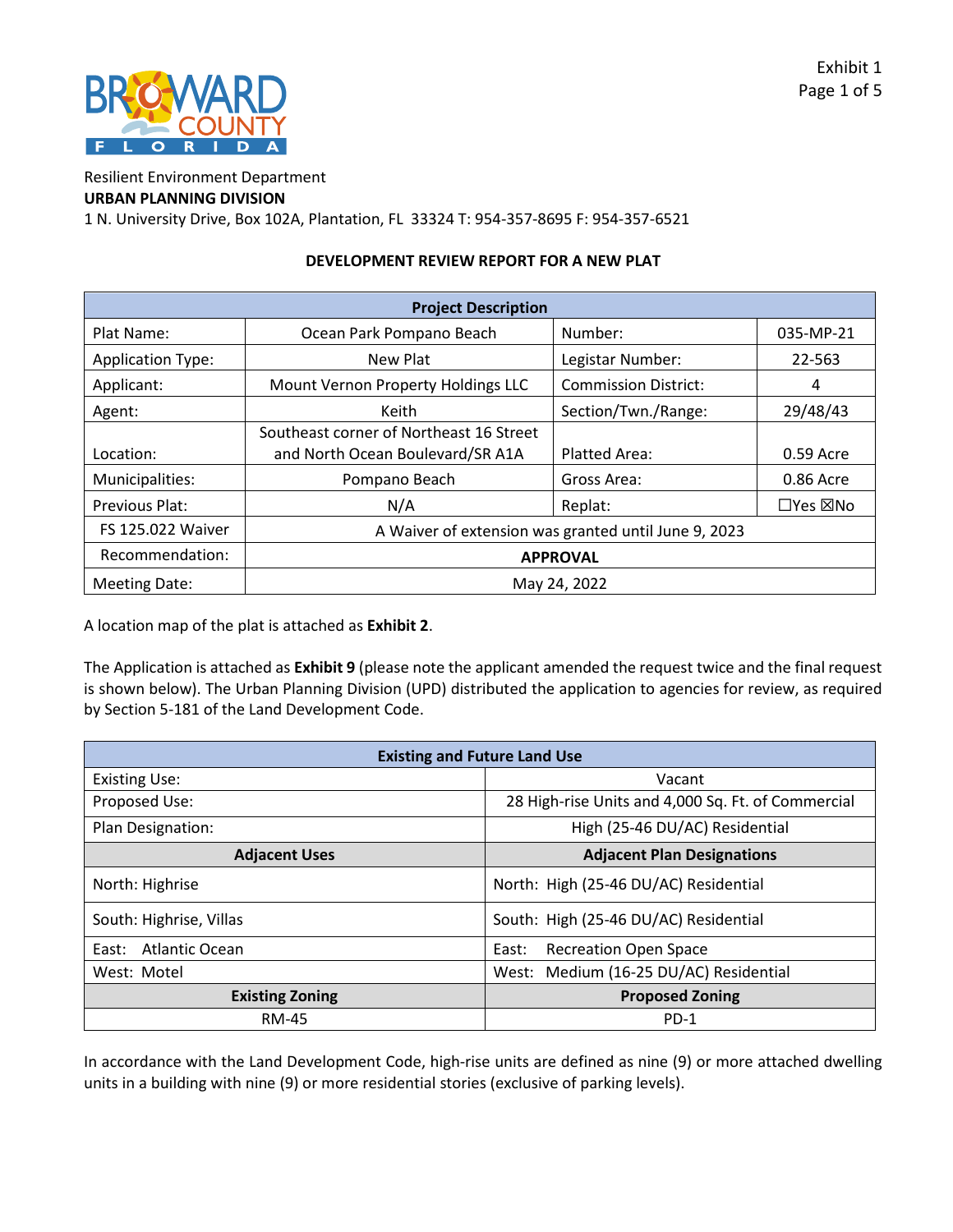# **1. Land Use**

Planning Council staff has reviewed this application and determined that the City of Pompano Beach's Comprehensive Plan is the effective land use plan. That plan designates the area covered by this plat uses permitted in the "High (25-46 DU/AC) Residential" land use category. The proposed dwelling units are in compliance with the permitted used and densities of the effective land use plan. Also, the Council staff received verification from the City that no more than 50% of the floor area will be used for retail use which makes the commercial use in compliance with the effective land use plan. Planning Council Memorandum is attached, **Exhibit 3.** 

# **2. Trafficways**

Trafficways approval is valid for 10 months. Approval was received on February 24, 2022.

### **3. Access**

Highway Construction and Engineering Division, Traffic Engineering Division and Transit Division have reviewed the plat application and determined that the comments and recommendations are required with respect to the safe and adequate access standards of the Broward County Land Development Code, as shown in the attached memorandum. The recommendations for this plat may be modified if significant conflicts are identified by details included in the submitted construction plans, **Exhibit 4**.

This project is located on North Ocean Boulevard (SR A1A). Florida Department of Transportation (FDOT) has issued a pre-approval letter, see the attached. Openings or improvements on functionally classified State Roads are subject to the "Rules of the Department of Transportation Chapter 14-97 State Highway System Access Management Classification System and Standards," **see Exhibit 5.** 

### **4. Concurrency – Transportation**

This plat is located in the Northeast Transportation Concurrency Management Area, which is subject to Transportation concurrency fees, as defined in Section 5- 182.1.1(a)(1)a) of Land Development Code.

|                 | Existing Use Trips per PM Peak Hour | Proposed Use Trips per PM Peak Hour |
|-----------------|-------------------------------------|-------------------------------------|
| Residential     | ΝA                                  |                                     |
| Non-residential | ΝA                                  | 43                                  |
| Total           |                                     |                                     |

### **5. Concurrency - Water and Wastewater Capacity**

This plat receives water and wastewater from the utilities listed below:

|                                | Potable Water         | Wastewater                     |
|--------------------------------|-----------------------|--------------------------------|
| <b>Utility Provider:</b>       | City of Pompano Beach | <b>Broward County</b>          |
| Plant name:                    | Pompano Beach (02/21) | Broward North Regional (12/21) |
| Design Capacity:               | 50.00 MGD             | 95.00 MGD                      |
| Annual Average Flow:           | 16.72 MGD             | 70.95 MGD                      |
| <b>Estimated Project Flow:</b> | 0.010 MGD             | 0.007 MGD                      |

Sufficient capacity exists at this time to serve the proposed development; however, approval of this plat note does not guarantee reservation of future capacity. Plat approval does not infer any approval to connect to any wastewater collection, treatment, or disposal system.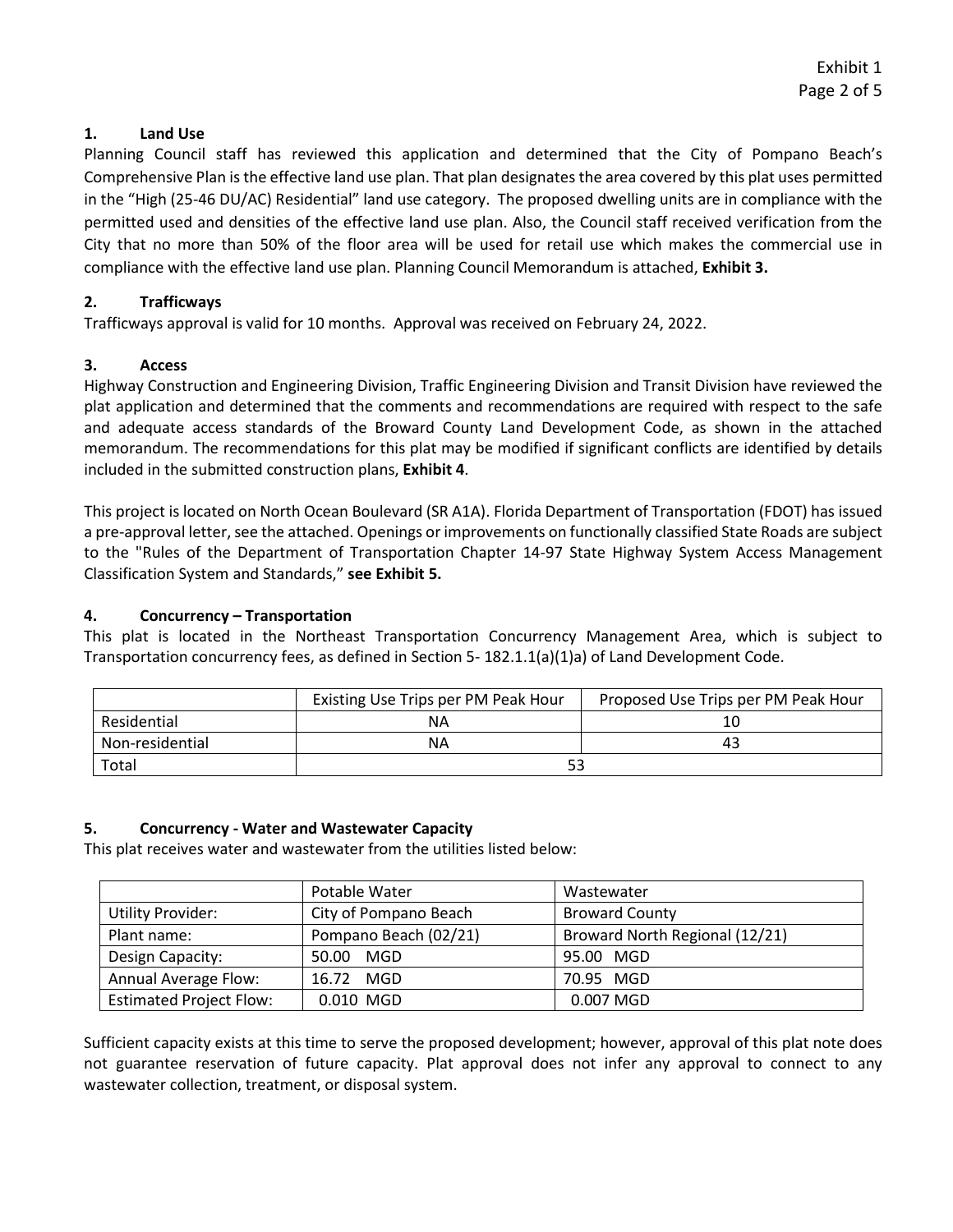# **6. Concurrency – Regional Parks**

Broward County reviews all projects for Regional Park impacts (and only projects in the Broward Municipal Service Districts/unincorporated area for local park impacts.)

|          | Land Dedication (Acres) |
|----------|-------------------------|
| Regional | 0.13                    |
| Local    | N/A                     |

# **7. Concurrency - Public School**

Based on student generation rate adopted by the School Board and incorporated into the Land Development Code, the 28 high-rise units will not generate additional students and was determined to be exempt from public school concurrency requirements. However, this plat will be subject to school impact fees. See the attached School Capacity Availability Determination (SCAD) letter **Exhibit 6.** 

### **8. Impact Fee Payment**

All impact fees (school impact, park impact and transportation concurrency) will be calculated by Urban Planning Division, Development and Environmental Review Section; assessed based on construction plans submitted for environmental review approval and must be paid on date of building permit issuance.

# **9. Environmental Review**

This plat has been reviewed by Environmental Permitting Division. See the attached environmental review report which provide recommendations to the developer regarding environmental permitting for the future development. See the attached Environmental Review Report, **Exhibit 7**.

Natural Resource Division notes that this site is not included in the Protected Natural Lands Inventory and is not adjacent to a site in the Inventory.

# **10. Additional Environmental Protection Actions**

Plat approval does not infer any approval to connect to any wastewater collection, treatment, or disposal system. Nor does it infer that sufficient capacity will exist at time of building permit approval. Approval to connect to such systems is approved by the Environmental Permitting Division as a prerequisite to, and just prior to, approval of building permits by the appropriate building department for any structures that are to be built on the platted site. These comments do not indicate waiver of approval of any other permit that may be required for other aspects of the project.

### **11. Historic Resources**

This plat has been reviewed by the Broward County's consulting archaeologist. The review of available information including archival documents, maps, the Broward County Land Use Plan, and the Florida Master Site File (FMSF) determined that the proposed project will not have an adverse effect on any known historical or archaeological resources or areas of archaeological or paleontological sensitivity. See the attached historic and archaeological comments, **Exhibit 8**.

### **12. Aviation**

This property is within 20,000 feet of the City of Pompano Beach's Pompano Beach Municipal Airport. Any proposed construction on this property or use of cranes or other high-lift equipment must be reviewed to determine if Federal Aviation Regulation Part 77, Florida Statutes, Chapter 333 and/or the Broward County Airport Zoning Ordinance apply. Based on the location of the proposed project, the FAA may need to review to determine whether the project is a potential hazard to aviation. To initiate the Federal Aviation Review, access the FAA Web Page at: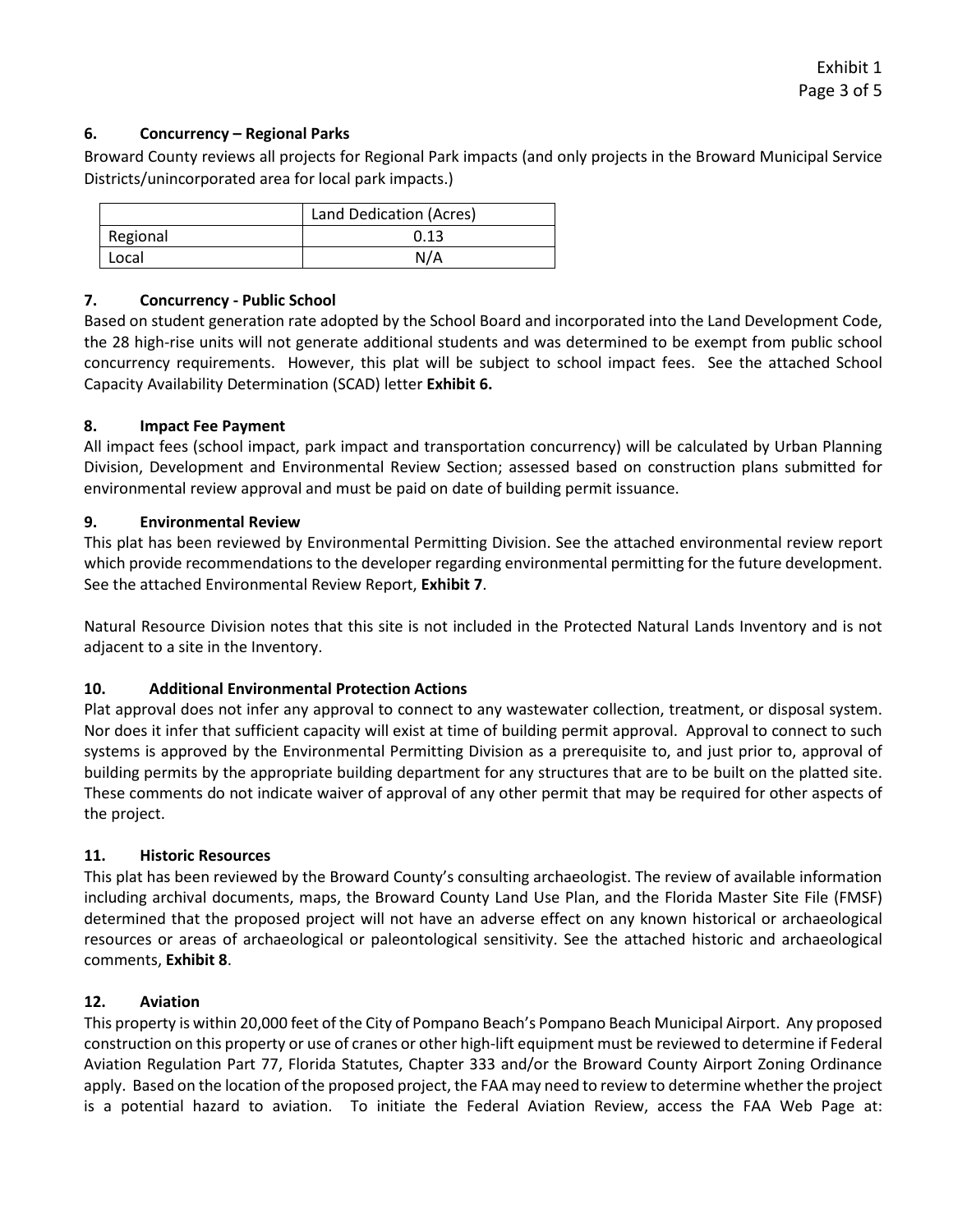[http://oeaaa.faa.gov.](http://oeaaa.faa.gov/) To initiate the local municipality review, please contact the City of Pompano Beach directly.

# **13. Utilities**

Florida Power and Light (FPL) and AT&T have been advised of this plat application and provided no comments.

# **14. Notice to Applicant**

The applicant is advised that, in accordance with Section 125.022, Florida Statutes, the issuance of a development permit by the County does not in any way create any rights on the part of the applicant to obtain a permit from a state or federal agency and does not create any liability on the part of the County for issuance of the permit if the applicant fails to obtain requisite approvals or fulfill the obligations imposed by a state or federal agency or undertakes actions that result in a violation of state or federal law.

Specific questions regarding any of the above comments may be directed to each review agency contact person. A list of agency contacts is available on the Urban Planning Division's web page at: <www.broward.org/Planning/FormsPublications/Documents/ReviewAgencies.pdf>

### **FINDINGS**

Staff have reviewed the application and found that it meets the requirement of the Land Development Code and satisfies requirements for Concurrency:

- 1. This plat is located within the Northeast Transportation Concurrency Management Area. This district meets the regional transportation concurrency standards specified in Section 5-182.1(a)(1)a) of the Land Development Code.
- 2. This plat has been reviewed by the School Board and satisfies the public school concurrency requirements of Section 5-182.9(a)(1) of the Land Development Code. See the attached School Capacity Availability Determination received from the School Board, see the attached SCAD letter, **Exhibit 6**.
- 3. This plat satisfies the drainage, water, wastewater and solid waste disposal concurrency requirement of Section 5-182.6 of the Broward County Land Development Code.
- 4. This plat satisfies the regional park concurrency requirement of Section 5-182.7 of the Broward County Land Development Code.

### **RECOMMENDATIONS**

Based on the review and findings, staff recommends **APPROVAL** of this application, subject to the following conditions which shall assure compliance with the standards and requirements of the Land Development Code:

- 1. Conditions attached in Highway Construction and Engineering Memorandum, **Exhibit 4**.
- 2. Place note on the face of the plat, preceding municipal official's signature, reading:

 Concurrency/impact fees for the construction, expansion, and/or conversion of a building within this plat shall be paid on the date of building permit issuance.

3. Place a note on this face of the plat reading: